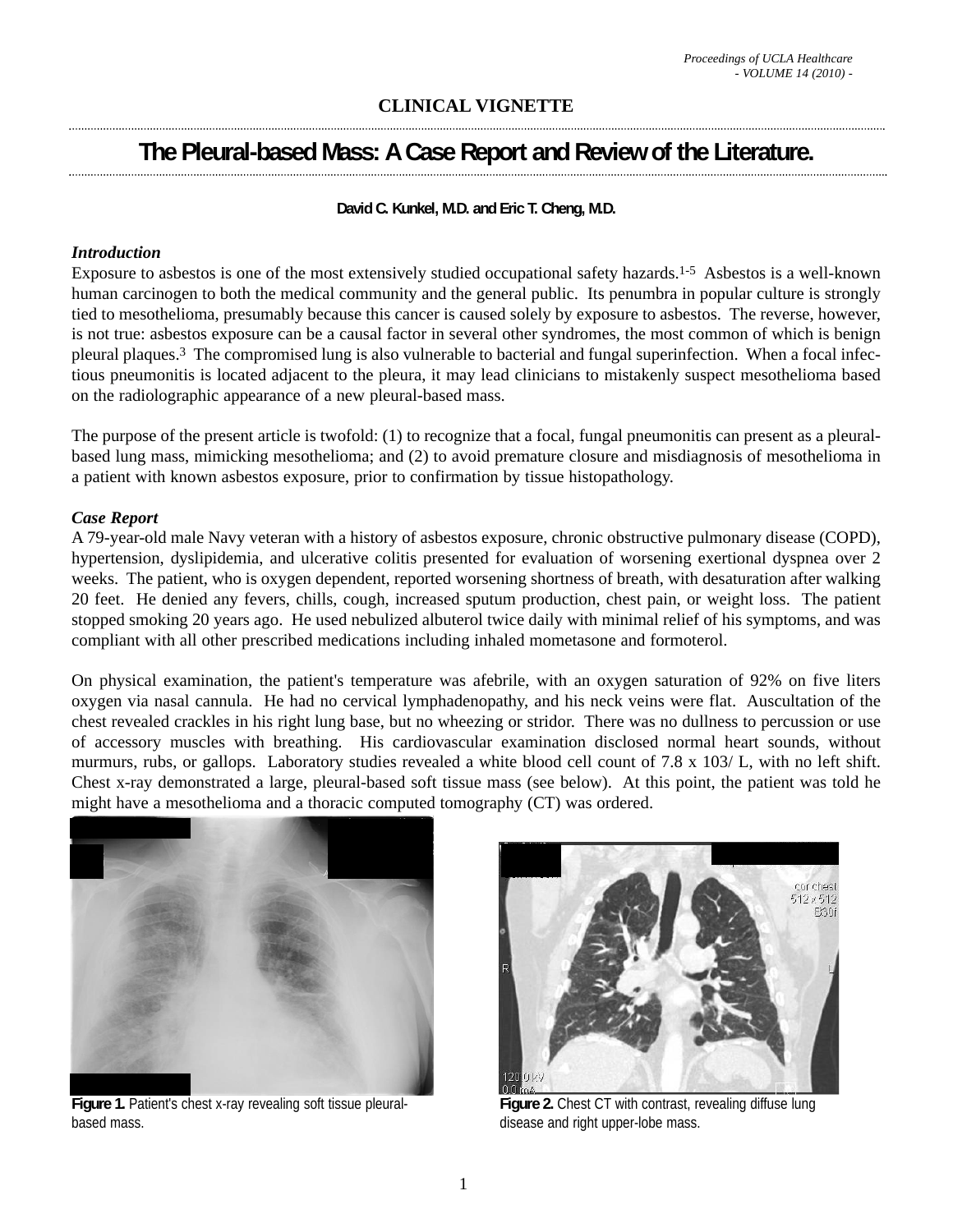The CT showed diffuse interstitial lung disease and a right upper-lobe mass that was irregularly shaped and appeared inflamed. CT-guided needle biopsy was negative for malignancy; the histopathology was consistent with pneumonitis. The biopsy sample eventually grew out Aspergillus fumigatus on fungal culture.



**Figure 3.** Clockwise from upper left: (a) Aspergillus colonies infiltrating the lung parenchyma. Note the alveoli filled with necrotic debris. (b) A high power view of slide (a) showing the ultrastructure. (c) Silver stain showing the hyphae in black. (d) The PAS stain. Note the branching at sharp angles, which is characteristic of Aspergillus.

A course of voriconazole resulted in complete resolution of the infiltrate on subsequent imaging. The patient's symptoms returned to baseline, and he was relieved to find out that he did not have mesothelioma, as initially suspected.

#### *Discussion*

Contrary to what popular culture suggests, development of a pleural-based mass following asbestos exposure is rarely an open-and-shut case of mesothelioma. As this case report demonstrates, a pleural-based mass on plain film x-ray can have multiple causes; thus, diagnosis must never rest solely on the results of imaging. The seasoned clinician should always consider a diverse range of diagnoses, and should be aware that the time between asbestos exposure and development of any of the following conditions is significant, often encompassing years or even decades.3

The differential diagnosis of a pleural-based opacification in a person exposed to asbestos should include the following: (1) pleural effusion, (2) local or diffuse pleural plaques, (3) rounded atelectasis, (4) infectious pneumonitis, and (5) mesothelioma. All of the above may occur in the setting of asbestosis, or lung fibrosis caused by